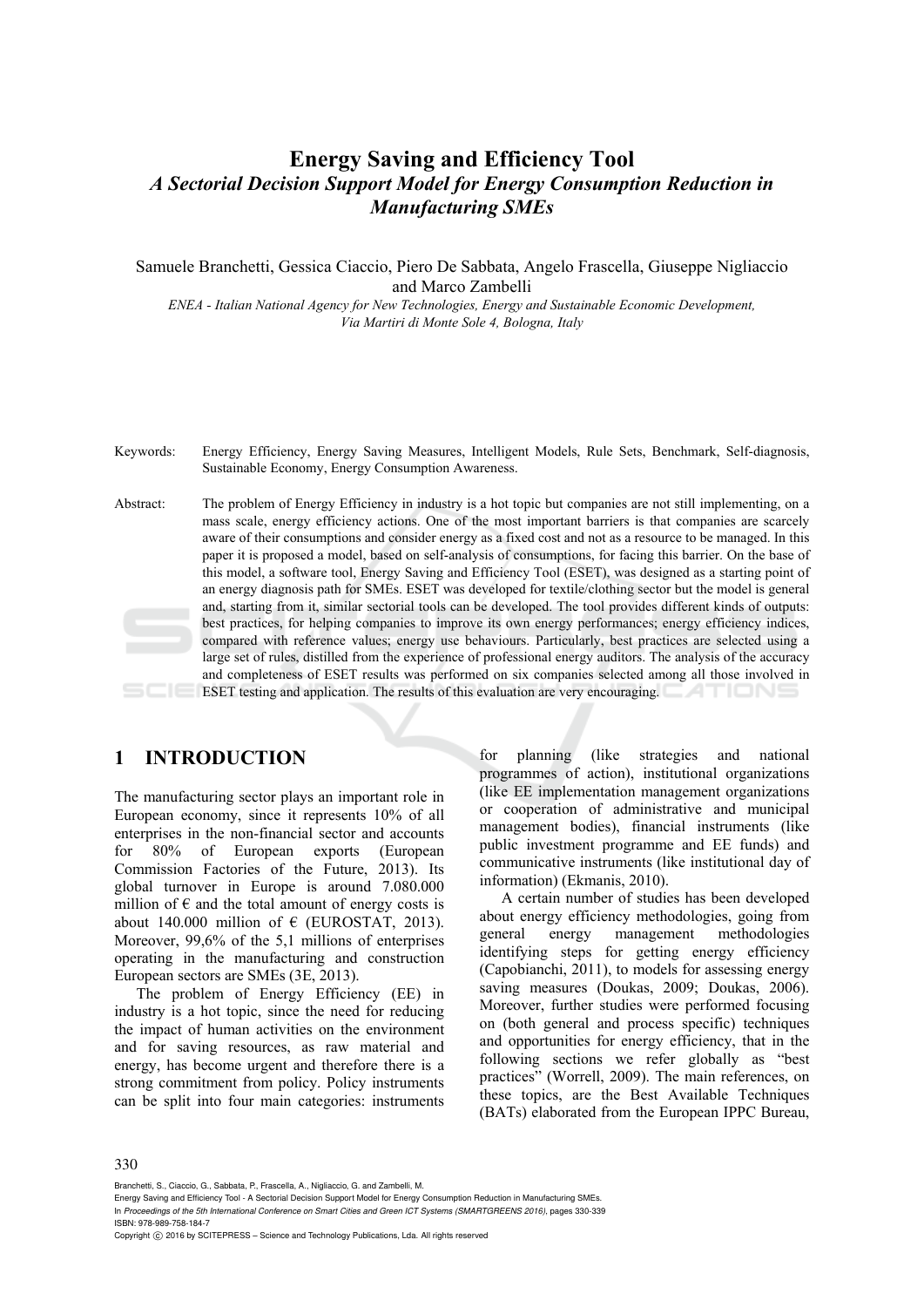following the request Article 13(1) of the Industrial Emissions Directive (The European Parliament and The Council of the European Union, 2010).

These Best Available Techniques Reference Documents (BREFs) contain, for each industrial sector, the more effective techniques for getting a high level of environment protection and pollution control, including energy consumption issues.

Considering the previous points (policy commitment, availability of energy management standard, methodologies and best practices) why are companies still not implementing, on a mass scale, energy efficiency actions? A good answer is proposed by Dörr (2013), which identifies the following barriers:

- distance between industrial needs and scientific results;
- high costs for the implementation of a company energy management system, measuring devices and additional ICT structures;
- too general and abstract description of energy management systems in ISO 50001, that is the reference standard in this field (ISO, 2011).

The problem of energy efficiency was faced by the authors of this paper through a series of projects funded by the European Commission (ARTISAN, SESEC and SET), focused on Textile and Clothing sector as pilot (turnover around 150.000 million of  $\epsilon$ in 2012 and total amount of energy costs about 2.600 million of  $\epsilon$ , with peaks of energy intensity near to 30% for some subsectors like dyeing (EUROSTAT, 2013)).

Moreover a European informative campaign, Energy Made to Measure (EM2M), led by the

European industry association (EURATEX), was launched in 2014 with the aim of improving real European companies in their energy efficiency awareness.

From these activities, a further barrier was identified, which precedes, in time and in logic, the previous ones: the companies of the sector (and, more generally, SMEs), have still very scarce awareness of their consumptions. The main reason is that they consider energy as a fixed cost that has to be paid instead than a resource that can be managed and used in a more efficient way.

In order to overcome this barrier, a path was defined based on self-analysis of consumptions, collection of data for improving benchmarks and suggestion of customised best practice lists (unfortunately the Textile/Clothing sector BREF is not so recent, since its date goes back at 2003).

For this purpose, a set of software tools was developed in the last years, in the context of the above quoted projects, for supporting companies in understanding their energy performances, comparing them with sectorial benchmarks and identifying which actions could be implemented for improving their own efficiency.

In this paper the self-analysis standalone tool, called ESET Tool, developed through the activities of SET project, will be analysed.

There exist other self-analysis tools, developed by other initiatives and European projects. Ten tools were analysed (Table 1), eight for industry and two for buildings, and compared with ESET Tool. Among the industry tools, four of them address specific sectors, two are targeted on specific kinds of

|                                                    | Audit<br>results | Energy       | Energy<br>indicators | List of best<br>practices | Payback<br>period | Green house<br>emission / reduction | Cost    |
|----------------------------------------------------|------------------|--------------|----------------------|---------------------------|-------------------|-------------------------------------|---------|
| Plant Energy Profiler                              | X                | savings<br>X |                      | X                         |                   |                                     | savings |
| FanSave                                            |                  | X            |                      |                           | X                 | X                                   | X       |
| PumpSave                                           |                  | X            |                      |                           | X                 | X                                   | X       |
| <b>AMETHIST</b>                                    |                  |              | X                    |                           |                   |                                     |         |
| LiCEA                                              |                  |              | X                    |                           |                   | X                                   |         |
| A2A                                                | X                | X            | X                    | X                         |                   | X                                   | X       |
| <b>SEAS 2.0</b>                                    | X                |              | X                    |                           |                   |                                     |         |
| <b>SENECA</b>                                      |                  |              | X                    |                           |                   |                                     |         |
| Green Gain                                         |                  |              |                      | $\mathbf X$               |                   |                                     |         |
| <b>Energy Performance</b><br><b>Indicator Tool</b> | X                |              |                      |                           |                   | X                                   | X       |
| <b>ESET</b>                                        | X                | X            | X                    | X                         | X                 |                                     | X       |

Table 1: Outputs provided by the analysed tools and by ESET Tool.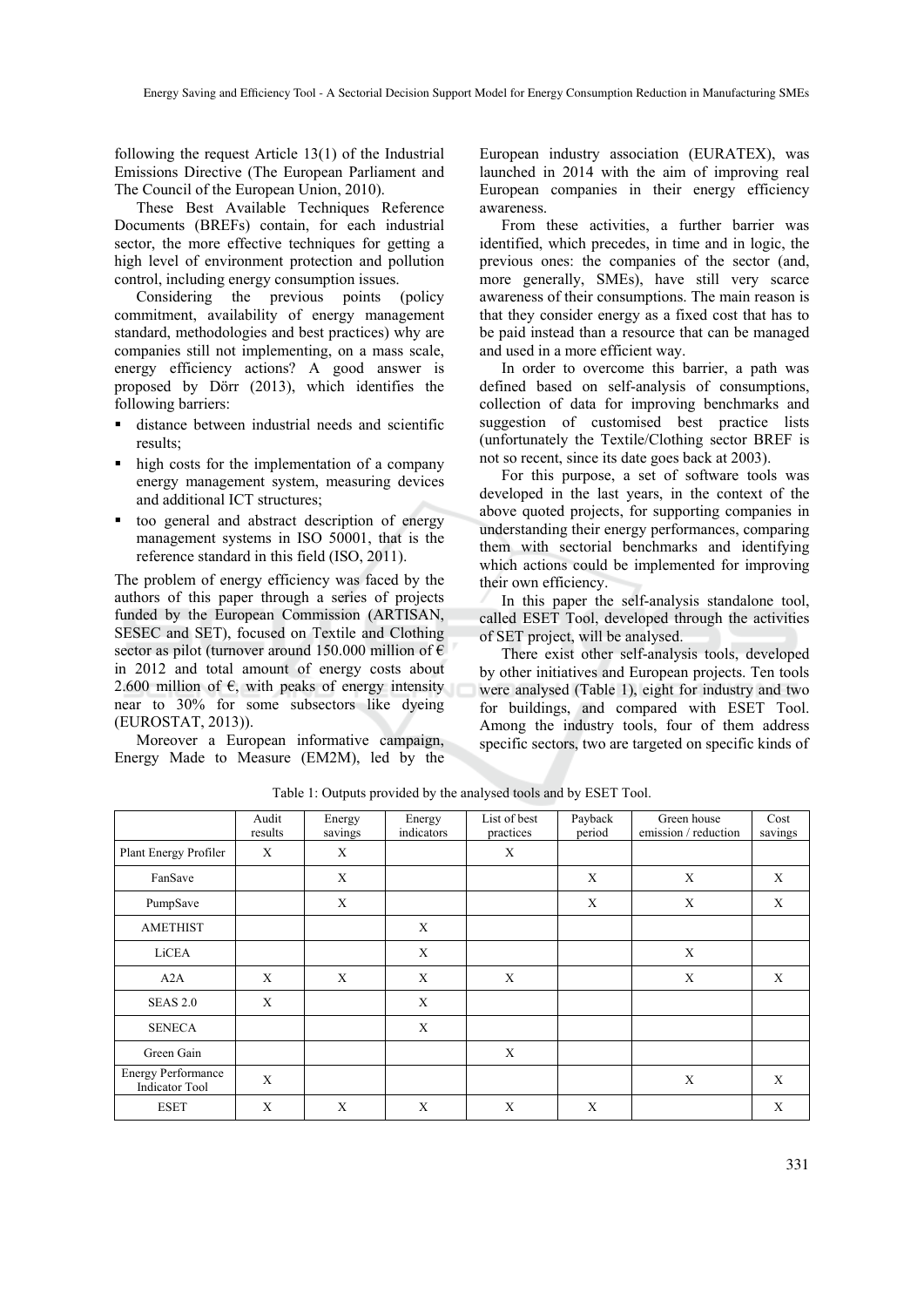subsystems (pumps and fans) and the others are general.

The inputs required by each of the analysed tools were compared and two possible approaches were identified:

- very detailed set of inputs (bottom-up approach): these kinds of tools have a very affordable output, but filling them is a complex activity and requires a deep knowledge of company processes and of related consumptions;
- macro-level set of inputs (top-down approach): in this case there is a loss of details in the final output, but data analysis is much easier and quicker.

The second approach is more attractive for the companies, but the first one gives more effective results. So, for the ESET Tool a partial and/or progressive filling approach was chosen. Furthermore, even with a not complete filling of the tool, some results are given: the more the input is complete, the more the output is comprehensive and faithful. This strategy is thought for making the tool attractive and for allowing companies to deepen the self-analysis process, after having observed their main energy indicators.

Another important point of view for this comparison is the provided output.

From this point of view, Table 1 shows that the ESET Tool provides the more complete set of outputs, among the analysed tools.

A last important point is that, although ESET Tool is sector specific, it is thought to be easily portable on different sectors, by developing and upgrading the model toward other industrial sectors.

# **2 THE PROPOSED MODEL**



Figure 1: General ESET structure.

The ESET Tool is the starting point of a group of instruments developed under SET project, including (in addition to ESET Tool) a web application (ESET

Web), a guiding document and further documents reporting Financial incentives and Legal obligations (Figure 1).

The main scope of this article is to present ESET Tool and the model behind it, with some references to ESET Web.

#### **2.1 Structure and Approach**

Thanks to previous experiences (ARTISAN and SESEC) we have learnt that companies which deal with energy efficiency issues, even for the first time. are interested in receiving indications about measures they could implement in the factories in order to reduce energy consumptions and related costs (possibly with a short payback time); they also find useful obtaining a series of indices, calculated on yearly and monthly basis, which give them a view of their behaviours; particularly they would like to know which aspects influence their consumptions or their costs; moreover, they would like to understand how much their performances differ from their peers, nationally or on European scale.

Starting from these learned lessons, the following outputs were defined:

- **best practices**
- indices and comparison with peers
- behaviours.

It was immediately clear that a certain amount of company data is needed, but companies are often not able to find energy data easily or, if asked for too many data, they prefer to renounce.

To face this point, ESET was designed with a step-by-step approach, involving ESET Tool and ESET Web, asking factories data, organizing them in self-consistent sections and giving back the related outputs progressively (Figure 2).



Figure 2: Flow chart of ESET.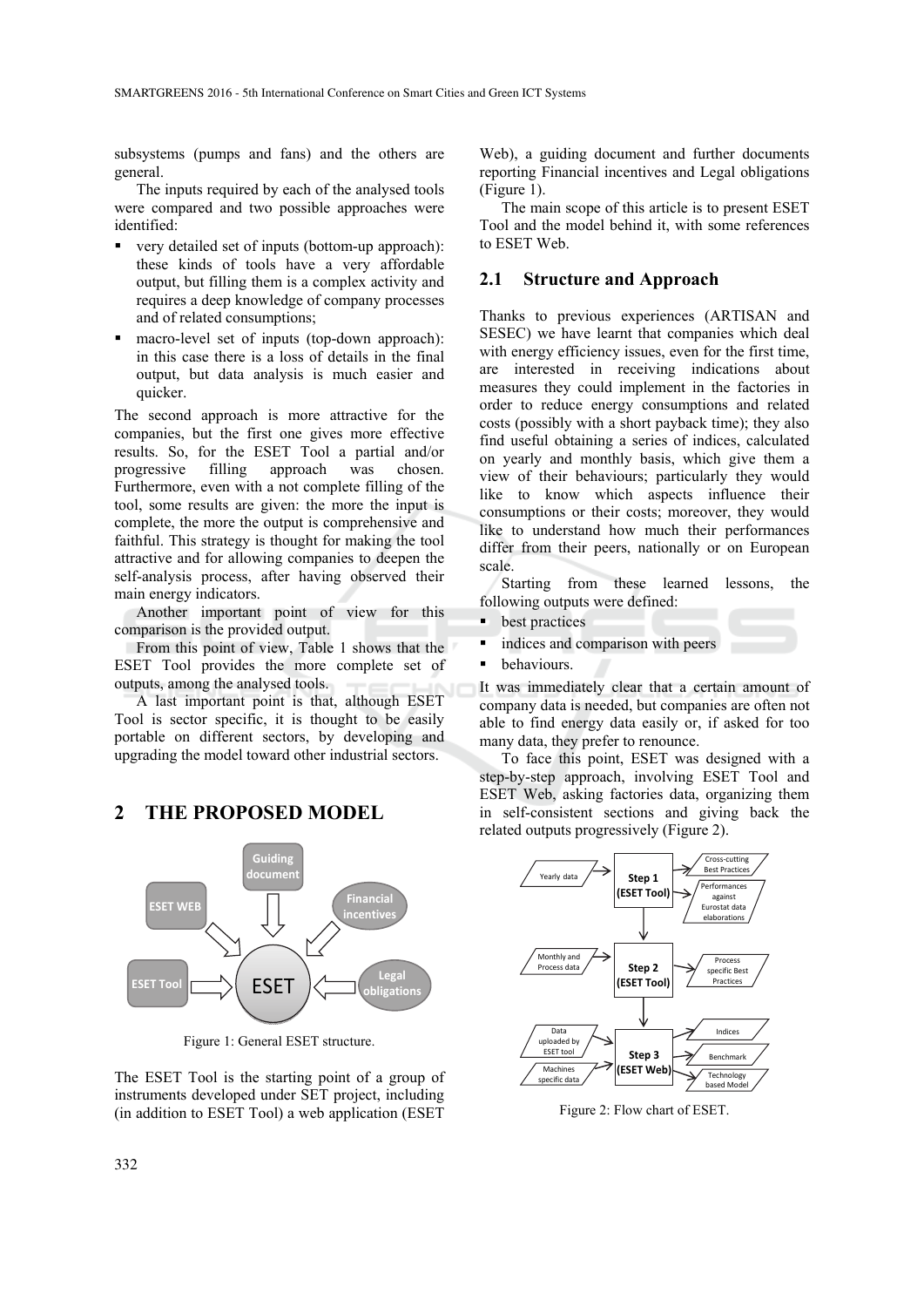In details, in the first step user is asked to insert basic yearly information of the factory (data on business, turnover, production, purchased energy, cogeneration and energy generation when available, energy uses). The results are some global energy indices and a list of recommended best practices, independent from the production processes (crosscutting), which could be applied in the factory and, consequently, could contribute to reducing energy consumptions associated to auxiliary systems.

In the second step the ESET Tool requires more detailed data related to productive phases and technologies and, on monthly base, production and energy consumptions. The outputs in this case are diagrams which analyse monthly data variations and a list of recommended process specific best practices. The suggested measures, if applied, could lead to a reduction in energy consumptions associated to production processes.

A third step is under test (ESET Web) and aims to extend and deepen the analysis on factories data with new indices, performances comparison against dynamic personalised energy benchmarks; furthermore a section is dedicated to "Technologies based models" for the main textile processes, that allows to calculate the expected theoretical consumption for single machine or department. Companies are allowed to access the web application and its services by anonymously sending their data through ESET Tool, at the end of the second step.

The data required by ESET Tool can be retrieved by companies from the following sources:

- purchased energy (amount and costs) usually available from bills;
- production data retrieved from company's ERP (Enterprise Resource Planning system);
- **information** on factory organization, processes and technologies provided by company's production technician.

The effort to complete the data set needed by ESET Tool depends on the capability of the company in monitoring their production and on their internal organization.

Anyway, the total time necessary to apply effectively ESET Tool to a factory ranges from few hours to a working day.

#### **2.1.1 Best Practices**

A list of best practices for improving energy efficiency in an industrial factory was identified on the base of several resources: the performed energy audits, the experience of ENEA experts in the textile

sector, the Berkeley Lab document about Energy-Efficiency Improvement Opportunities for the Textile Industry (Hasanbeigi, 2010), the EMS project outcome (EMS-Textile, 2006), the BAT document (IPPC, 2003) and the ENEA document about rational use of energy in textile sector (Paganelli, 1997).

The review of state of art in energy efficient measures allowed to split the identified best practices into the following categories:

- Cross-cutting measures
	- Reduction of peak power
	- **Lighting**
	- Heating/Air conditioning
	- Electric motors
	- Compressed air
	- Pumping systems
	- Fan systems
	- Steam systems
	- Vacuum systems

Sector specific measures (e.g. for textile) for

- varn production machinery
- fabric production machinery
- finishing systems

The rationalization of the best practices list was made in two phases.

At first, the best practices list was enriched with indicative information about:

- investment cost ATIONS
- energy saving (fuel and/or electricity)
- order of magnitude of payback time.

Then, they were prioritized on the base of the expected cost, benefit and payback time.

Finally a list of 117 cross-cutting best practices and 113 process specific best practices was created (CITEVE, 2014). Each of the identified measures was linked to a process or kind of machinery, organized and classified in a hierarchical classification which covers the most relevant textile processes and the related phases and technologies.

#### **2.1.2 Comparison of Performances**

As reported by a study (Asia Pacific Energy Research Centre, 2000), moving down along the pyramid of Figure 3 the faithfulness of energy indices increases, but the data aggregation level falls down, the quantity of data required increases and finding an appropriate benchmark becomes much more difficult.

Taking into account these dynamics, we have built a system to support a twofold level of indices,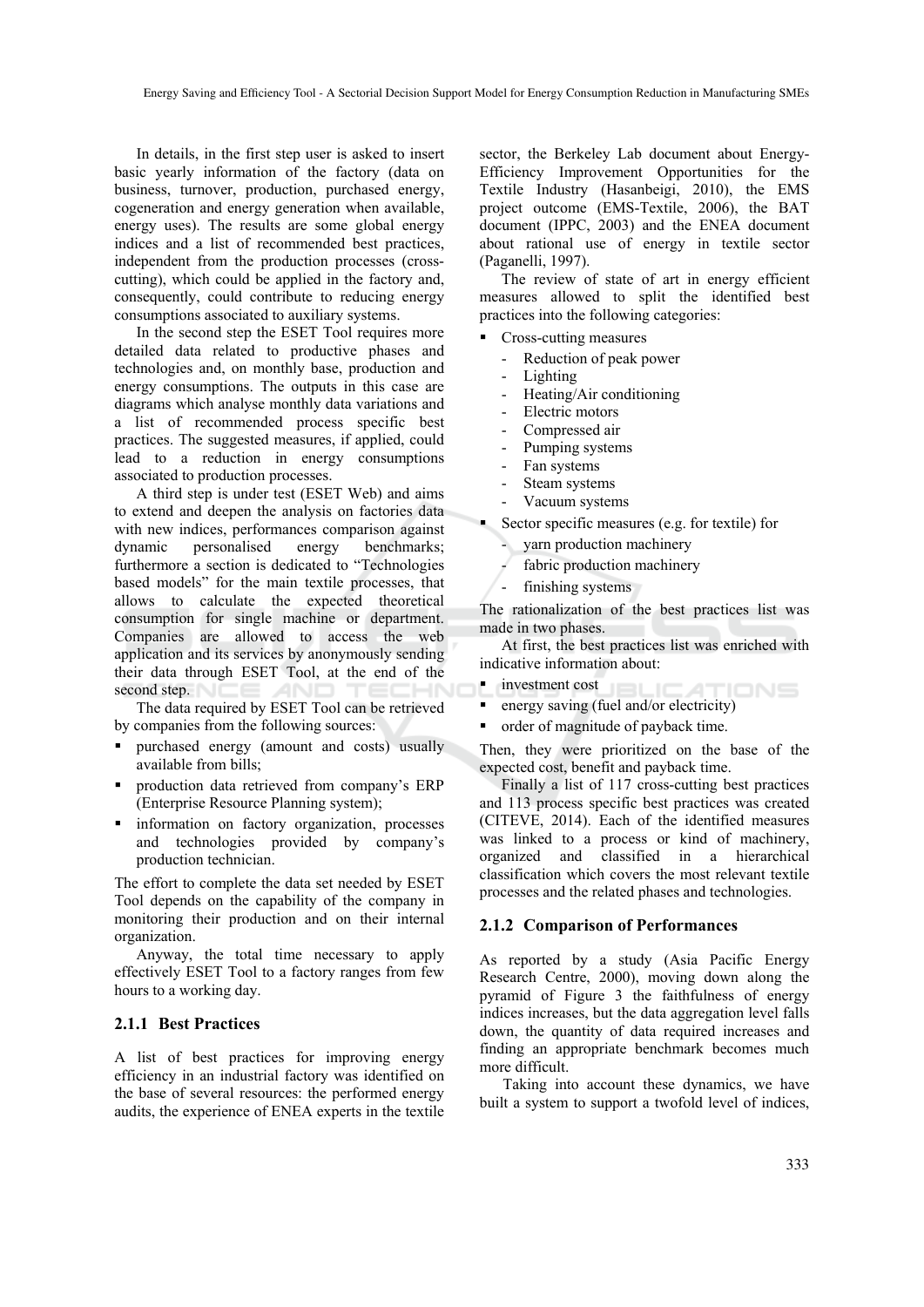

Figure 3: The ESET shifting to Operational Unit Efficiency level on the Energy Efficiency Indicator Pyramid. Elaboration from Asia Pacific Energy Research Centre (2000) and Phylipsen (1998).

in order to enrich the data analysis moving to the "Operational Unit Efficiency" level of the pyramid:

- Step 1 and Step 2 outputs: sectorial reference values built on an elaboration of national Eurostat data based on NACE categories (finishing, yarn and fabric production);
- Step 3 outputs: comparison of internal indices towards energy benchmarks for textile processes, dynamically built around the target company from a centralized database by ESET Web.

The sectorial reference values used in Step 1 and Step 2 are stored inside the ESET Tool and allow companies to perform a first comparison. They consist in four main classes of indices:

- Energy cost / turnover (%)
- Energy consumption / turnover (toe/Euro)
- Energy cost / production (Euro/kg)
- Energy consumption / production (toe/kg).

Nevertheless the Eurostat data refers to NACE categories for the textile industry that are too general and include kinds of factories very different. This has led to consider a different approach. In Step 3, energy benchmarks are built dynamically through a company profiling approach, based on a centralised database which collects companies data from the ESET Tool, and on a web application which calculates the customised energy benchmarks and executes further elaborations.

This is a work in progress within the SET European project, which is involving a number of textile companies (300) in the application of ESET.

The logic and the methodology of the energy benchmarks definition deserves an in-depth analysis and will better explained in an ad hoc paper.

#### **2.1.3 Company Behaviour**

To get information about how companies use energy, it is highly interesting to investigate the relationship between production and energy consumptions: in other words how the energy consumption variation is related to the production.

One of the data analysis performed by ESET Tool is a regression analysis to check the existence of a linear relationship between production (independent variable) and energy consumptions (dependent variables). Specifically, ESET implements a linear regression where the model parameters (slope and interception of the best fit line) are estimated from monthly data (Figure 4).

The extent of linear relationship is evaluated through the R-square, that is the square of Pearson product moment correlation coefficient.

In details, if R-square is close to 1 the model fits well the data, the consumptions appear strongly related to the production and the following indicators can be evaluated:

- consumption when production is zero, which represents those consumptions not directly related to production and includes avoidable and unavoidable consumptions;
- consumption for each additional unit, the energy required to produce each additional unit of product;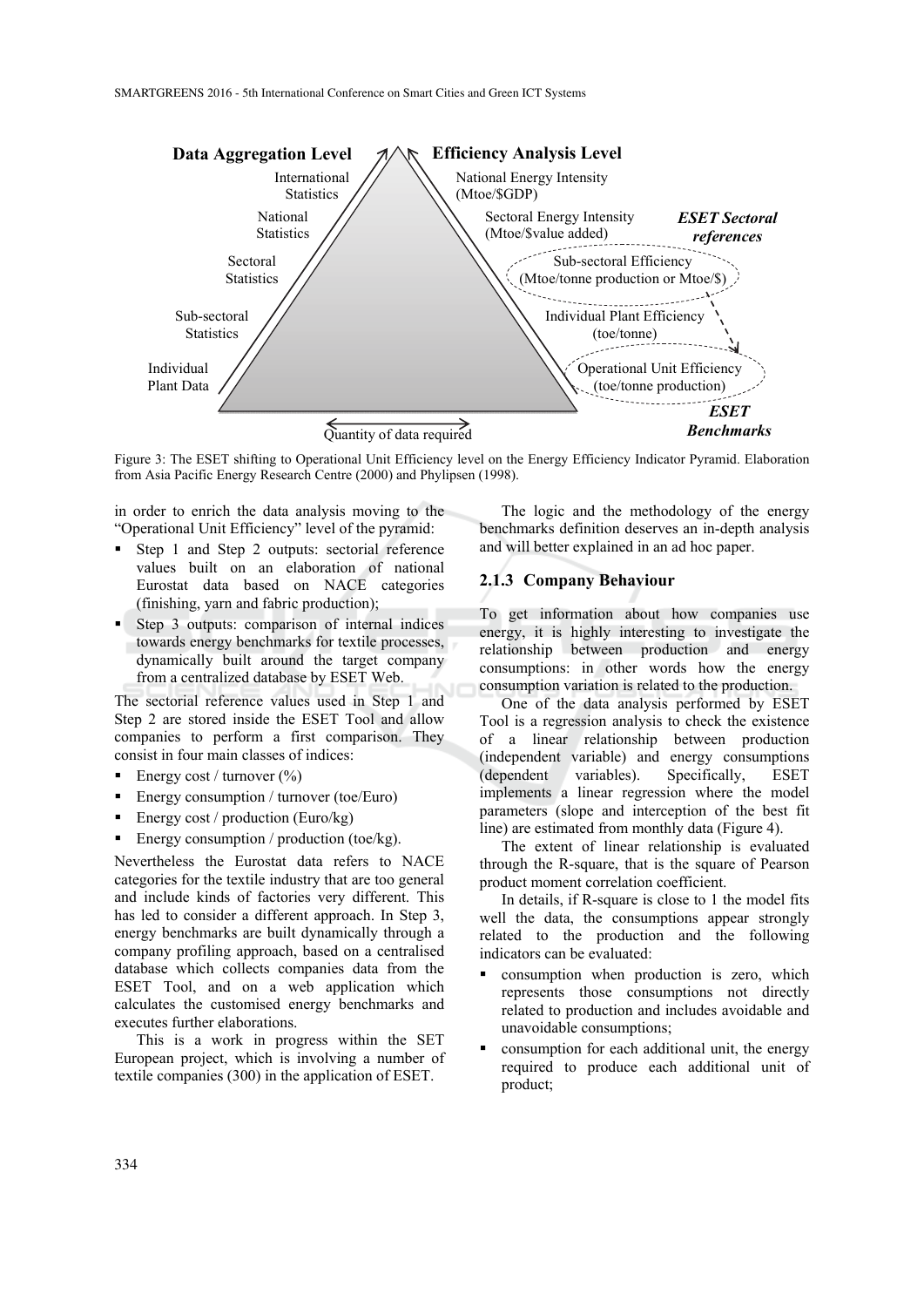

Figure 4: One of ESET Tool outputs (regression analysis) from a real case. The electric consumption shows a strong relationship with the production, while the thermal consumption appears poorly related (due to winter heating, production changes, other).

 base energy consumption, which is the energy portion not related to production and represents a worthy area for further energy saving investigation to enhance the energy efficiency.

If R-square is close to 0 the model doesn't fits the data and the consumptions could be affected by energy uses not directly linked to the production (e.g. winter heating, air conditioning, etc.), as shown in the second graph of Figure 4.

### **2.2 Implementation**

Each ESET step is composed of two main parts: a data input section and an output section that shows the outcomes. It has been designed according to a user-friendly structure, which leads the user in a path

through the different data sections. It allows to run the analysis also with incomplete information, but in this case the outcomes could be partial and less relevant respect to the real case.

ESET Tool is multilingual: presently it is customized in 12 languages and could easily extend his interface to new ones, when requested. Moreover it faces localisation issues like differences in price of energy, differences in values of conversion factors for toe calculation (due to different national mix of electricity generation), comparison against national Eurostat references.

#### **2.2.1 Rules for Best Practices Selection**

A list of suggested best practices for the company is selected by the ESET Tool through an evaluation process, which includes two kinds of rules:

- cross-rules, which take into account the value of company energy indices and act on the whole best practices list;
- specific rules, that act on a single best practice (or on a group of them) taking into account the companies features related to market positioning, consumers, technologies, productive phases and plants features.

It is important to underline that, by default, all best practices are considered valid and the ESET Tool discards the ones considered not suitable for the specific case (Table 2). In details, it discards the following types of best practices:

 the ones linked to those consumptions having a low incidence within the company energy uses (based on Pareto's law, also known as the 80-20 rule) or that having a value lower than the sectorial references;

the ones without a link to specific consumers, processes or technologies implemented by the company or not considered useful on the base of the company features.

This system of rules is integrated within ESET Tool and arises from many years of energy audits performed by experts and from a specific knowledge of textile sector.

#### **2.2.2 Use of MS Excel (Why?)**

The ESET Tool was implemented using MS Excel VBA (Visual Basic for Application) language.

The choice of using MS Excel as platform for the tool instead of a Web Application was taken after a lot of discussions with SET partners more used to deal with companies and, particularly, with compa-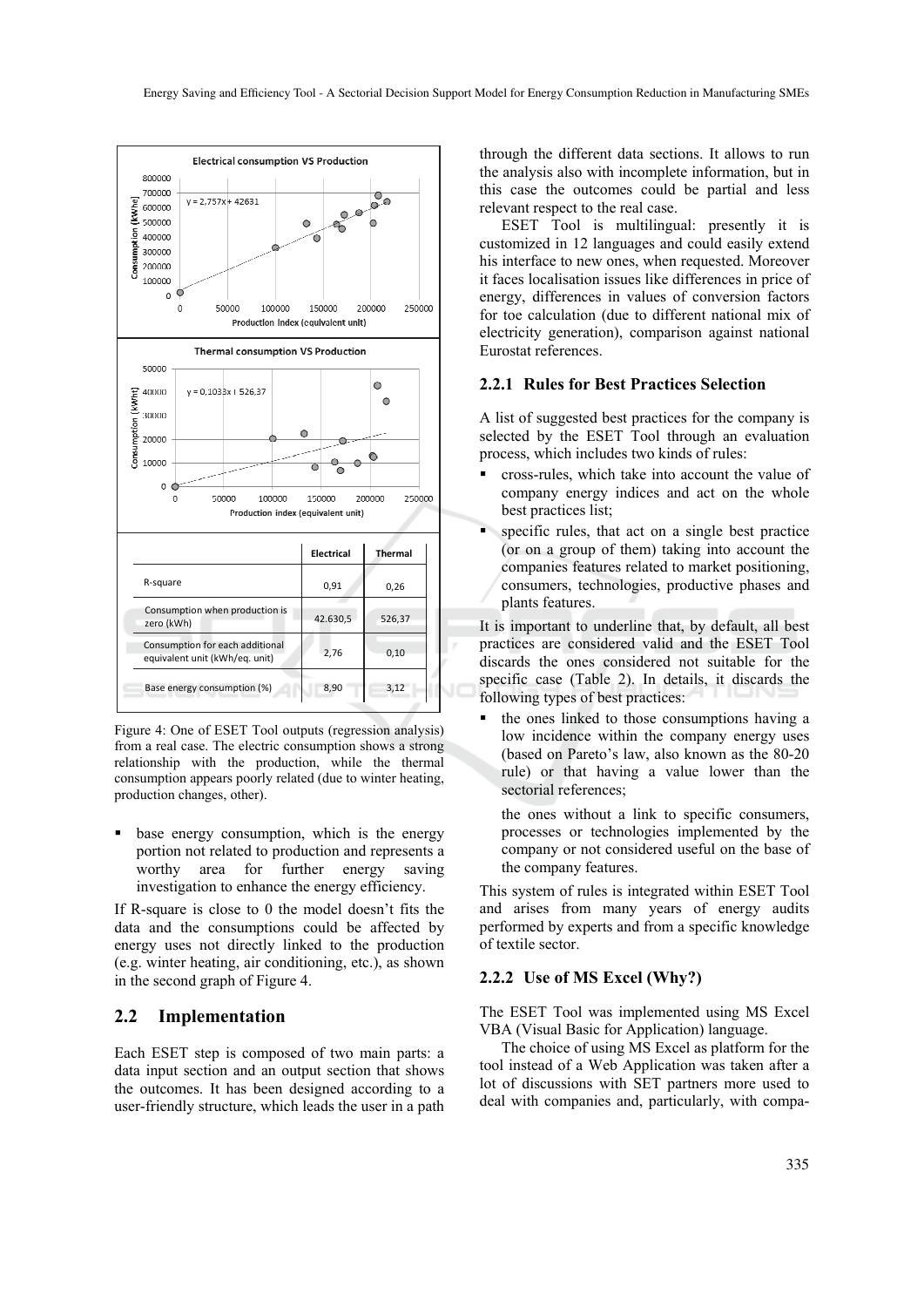| <b>Cross rules</b>                                                                      |                                                                                      |                                                                                 |                                                                              |            | Specific rules (1)                                                                  |            |
|-----------------------------------------------------------------------------------------|--------------------------------------------------------------------------------------|---------------------------------------------------------------------------------|------------------------------------------------------------------------------|------------|-------------------------------------------------------------------------------------|------------|
| Electrical<br>consumption                                                               | Thermal<br>consumption                                                               | Electrical<br>index                                                             | Thermal<br>index                                                             |            | Process, phase or<br>technology linked<br>to the energy<br>measure                  |            |
| $\leq$ 20% of<br>consumptions<br>$\rightarrow$ Discard<br>electrical<br>measures        | $\leq$ 20% of<br>consumptions<br>$\rightarrow$ Discard<br>thermal<br>measures        |                                                                                 |                                                                              |            |                                                                                     |            |
| hetween<br>$20 - 30\%$ of<br>consumptions<br>$\rightarrow$ Evaluate<br>electrical index | between<br>$20 - 30\%$ of<br>consumptions<br>$\rightarrow$ Evaluate<br>thermal index | $\le$ sectorial<br>reference<br>$\rightarrow$ Discard<br>electrical<br>measures | $\le$ sectorial<br>reference<br>$\rightarrow$ Discard<br>thermal<br>measures | <b>AND</b> | if absent then<br>$\rightarrow$ Discard the<br>linked measure<br>(or group of them) | <b>AND</b> |
| Other cases: No effects                                                                 |                                                                                      |                                                                                 |                                                                              |            |                                                                                     |            |

Table 2: Simplified scheme of the rules to discard best practices.

nies involved in the projects.

The idea is that, if companies are requested to leave on a server their internal data (like turnover, consumption and production data) they would become cautious and could decide to not use the tool because they do not trust on the confidentiality of this data. So, it would be easier to convince companies in using a stand-alone tool. Moreover, Excel is a software about which non-ICT people (who should use the tool) is more confident.

# **3 PILOT APPLICATION**

The pilot factories considered in the following analysis have been selected among about 60 companies already involved in SET project and EM2M campaign activities.

**IENCE AND TECHNO** 

#### **3.1 Pilots Selection**

For a deeper analysis of the quality of the outcomes provided by ESET Tool, we selected six SMEs representative of different kinds of companies involved in the usage of ESET, taking into account type of production, size of the company (based on turnover and number of the employees) and incidence of energy costs on the turnover. In detail:

- no. 3 yarn producers
- no. 1 fabric producer
- no. 1 fabric and finishing producer
- no. 1 clothing producer.

The turnover of these companies ranges from 3.000.000  $\in$  to 25.000.000  $\in$  and the number of

linked measure (or group of them) to the measure (or group of them) employees ranges from 12 to 204, while the weight

Specific rules (1) Specific rules (2)

Answers to the question (if any)

if present then  $\rightarrow$ Evaluate the set of answers linked

of energy costs on the turnover ranges from 0,8% (clothing) to 25,37% (yarn production).

These companies were trained by SET experts on the ESET usage, filled the tool and received the suggested best practices. In addition, energy efficiency experts of ENEA visited the factories and provided a further report with energy analysis and proposed actions.

A comparison was done, for each of the six companies, between the ESET outcomes and the results of the visits performed by ENEA experts. After, the experts were asked to evaluate the adequacy of the best practices selected by the tool for each visited factory.

### **3.2 Results**

The accuracy and completeness of ESET results were analysed applying the methods used to evaluate the Information Retrieval (IR) systems (Baeza-Yates, 2011).

The IR is widely used to achieve and find useful information from large amount of data.

The notions of "Precision" and "Recall" (Manning, 2009), which represent respectively a measure of truthfulness and of completeness of results, were used to measure the effectiveness of an IR system.

We applied the notions of "Precision" and "Recall" to the set of rules used to select and discard best practices within ESET Tool, which can be assimilated to an IR system.

In this context, the "Precision" is the fraction of retrieved best practices that are relevant for the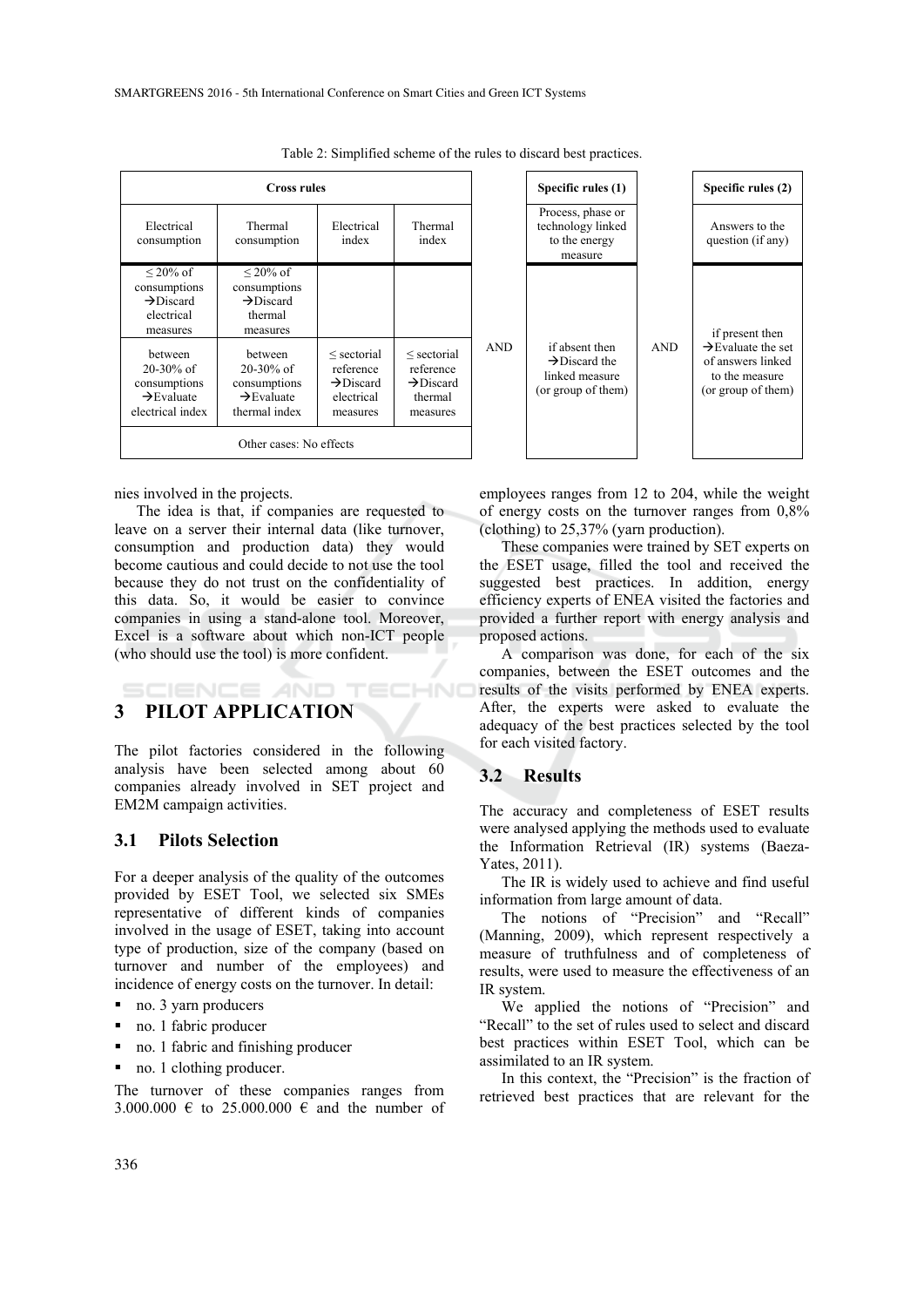specific case:

$$
Precision = \frac{\#(retrieved relevant best practices)}{\#(retrieved best practices)} \tag{1}
$$

The "Recall" is the fraction of relevant best practices that are retrieved:

Recall = 
$$
\frac{\text{#(retrieved relevant best practices)}}{\text{#(relevant best practices)}}
$$
 (2)

#### **3.2.1 ESET Outcomes Analysis**

The analysis process of the outcome of ESET Tool involves ENEA experts which visited the factories and follows the steps below:

- $\blacksquare$  the experts evaluate, for each company, the best practices (BPs) retrieved by ESET Tool to indicate the relevant feasible best practices and the unfeasible ones;
- $\blacksquare$  they also identify a "first class" subset, i.e. easily and quickly applicable, within the relevant feasible best practices retrieved by ESET Tool;
- then, the experts identify the "missing" best practices that should have been recommended but were not retrieved by the tool, looking the whole set of ESET best practices (Figure 5).



Figure 5: Best practices categories.

|        | <b>BPs</b><br>retrieved<br>by ESET | Feasible<br>(B)   | First class<br>(C) | Missing<br>(D) |  |  |
|--------|------------------------------------|-------------------|--------------------|----------------|--|--|
|        | (A)                                | Expert evaluation |                    |                |  |  |
| Case 1 | 32                                 | 23                | 7                  | 2              |  |  |
| Case 2 | 57                                 | 41                | 25                 | 3              |  |  |
| Case 3 | 40                                 | 28                | 10                 | 2              |  |  |
| Case 4 | 56                                 | 48                | 18                 | 6              |  |  |
| Case 5 | 58                                 | 38                | 5                  | 2              |  |  |
| Case 6 | 73                                 | 57                | 15                 |                |  |  |
| Total  | 316                                | 235               | 80                 | 16             |  |  |

The results of these steps, reported in Table 3, represent the starting point to analyse the "Precision" and "Recall" indices calculated both for feasible best practices and the subset of "first class" best practices (Table 4).

#### **3.2.2 Results Evaluation**

The analysis of "Precision" and "Recall" values for feasible best practices allowed to assess the effectiveness of ESET Tool, with the following considerations:

- ESET Tool is able to retrieve best practises with a high level of precision (74,37%). This result is coherent with the system of rules integrated into the tool, that initially considers all the best practices as valid and then discards only the ones evaluated as not suitable for the specific case;
- the tool is also able to properly select the relevant best practices (93,63%), losing few applicable measures (less than 7%).

Some other observations can be done calculating the values of "Precision" and "Recall" for first class best practices.

Few of these first class best practices are lost (recall 83,33%), even if a lot of applicable but not prior best practices are brought to the attention of the company (precision 25,32%). But this apparently low precision value is coherent with the philosophy of the tool, which does not intend to substitute the analysis of an expert or an energy audit, but aims to make companies aware that energy can be saved and consequently it discards only the really useless best practices.

Table 4: Values of Precision and Recall indices.

|        | Feasible BPs     |                     | First class BPs  |                     |  |
|--------|------------------|---------------------|------------------|---------------------|--|
|        | Precision<br>B/A | Recall<br>$B/(B+D)$ | Precision<br>C/A | Recall<br>$C/(C+D)$ |  |
| Case 1 | 71,88%           | 92,00%              | 21,88%           | 77,78%              |  |
| Case 2 | 71,93%           | 93,18%              | 43,86%           | 89,29%              |  |
| Case 3 | 70,00%           | 93,33%              | 25,00%           | 83,33%              |  |
| Case 4 | 85,71%           | 88,89%              | 32,14%           | 75,00%              |  |
| Case 5 | 65,52%           | 95,00%              | 8,62%            | 71,43%              |  |
| Case 6 | 78,08%           | 98,28%              | 20,55%           | 93,75%              |  |
| Total  | 74,37%           | 93,63%              | 25,32%           | 83,33%              |  |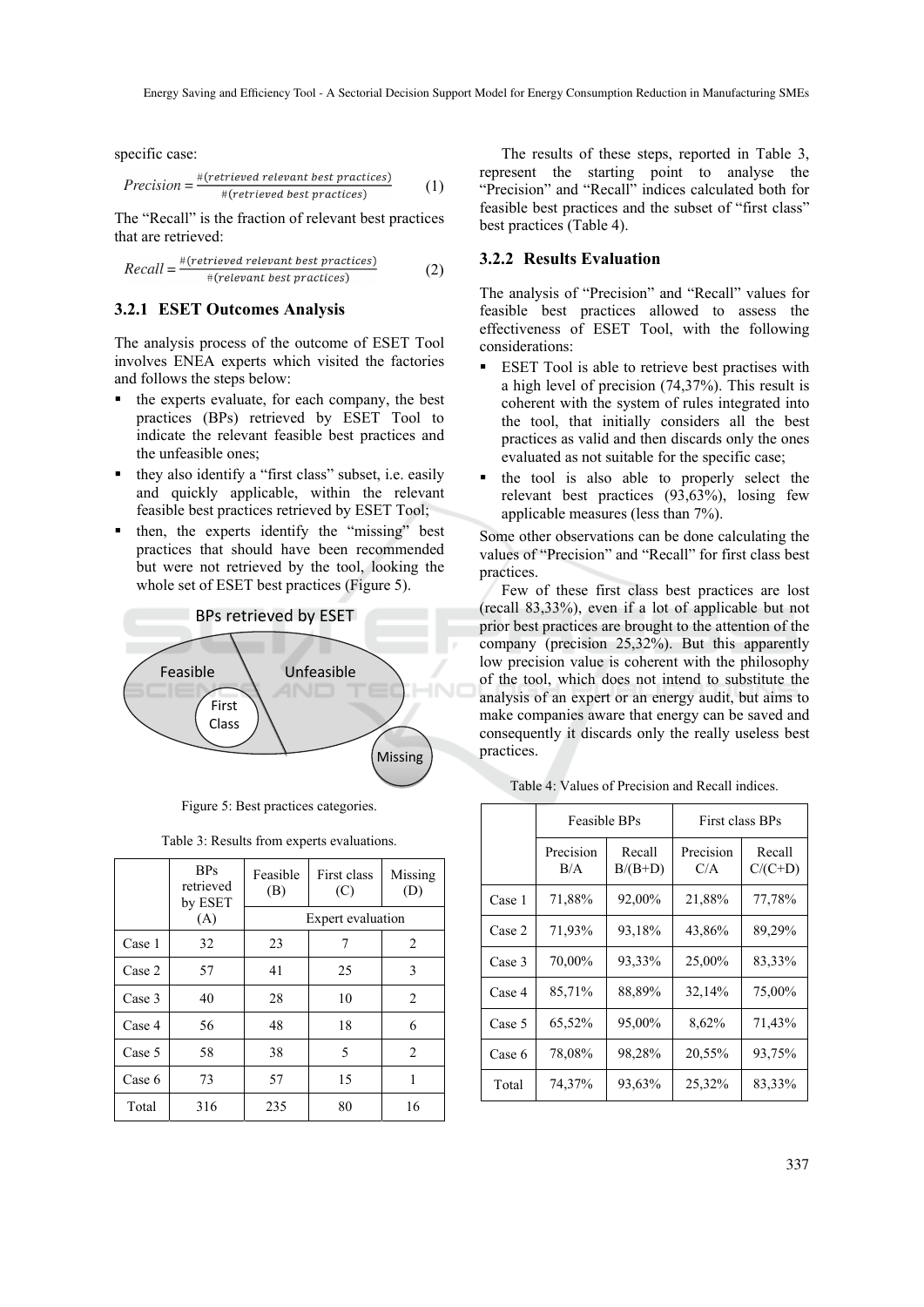# **4 CONCLUSIONS**

A model has been presented in this paper for helping companies (and in particular SMEs) to become aware of their energy efficiency and to manage energy as a resource and not as a cost.

The main instrument for applying this methodology is a software tool containing intelligence distilled from the experience of professional energy auditors. At the moment, this tool is contextualized for textile and clothing sector, but the model is general and the tool can be extended, with little effort, to other industrial sectors.

The model has been tested comparing its results with the opinion of energy efficiency experts that have really visited the pilot companies. The results were very encouraging. In particular, through these tests, it was possible to verify that the tool is able to select the most part of relevant best practices, losing few of applicable measures.

There are two possible paths for the evolution of the tool after the end of SET project.

The first one is to make it a 'largely used tool' for assessment of company energy efficiency profile and its evolution year-by-year or after the execution of energy efficiency improvement actions (so enabling an objective evaluation of the obtained benefits). In order to be effective, the application model has to be pushed in order to foster selfanalysis on large scale. At this aim, the tool is promoted in EM2M campaign, which is achieving interesting results (in 2014, more than 20 public events took place in 8 countries involving around 500 professionals and in 2016 the involvement of more than 300 companies of textile and clothing sector is foreseen).

The second one is the improvement of the tool for supporting the evaluation of the fundability of the proposed best practices. This extension will complete the kind of results offered to the companies, covering the still lacking financial aspects.

Finally the tool and the related methodology is meant to be extended to further industrial sectors, assuring further developments of specific sectorial benchmark.

### **ACKNOWLEDGEMENTS**

SET is an on-going project funded by the "Intelligent Energy – Europe" programme (grant no. IEE/13/557/SI2.675575). It is designed to enable

within 30 months at least 150 European Textile SMEs to improve their energy efficiency, achieving tangible and quantifiable benefits.

SESEC was a project co-funded within the European Programme Intelligent Energy Europe by EASME (grant no. IEE/11/827/SI2.615931).

ARTISAN was a Research & Development project co-financed by the European Commission's 7th Framework Programme (FP7-ICT-2011-7 Grant agreement 287993).

### **REFERENCES**

- 3E, 2013. Energy efficiency policy measures for manufacturing SMEs in Europe: a comparative analysis [Online]. Available from: http://www.3e.eu/energy-efficiency-policy-measuresfor-manufacturing-smes-in-europe-a-comparativeanalysis/ [Accessed: 19th June 2015].
- Asia Pacific Energy Research Centre, 2000. Energy Efficiency Indicators – A Study of Energy Efficiency Indicators for Industry in APEC Economies. Tokyo: Asia Pacific Energy Research Centre
- Baeza-Yates, R., Ribeiro-Neto, B., 2011. Modern Information Retrieval: The concepts and technology behind search. New York: ACM Press.
- Capobianchi, S., Andreassi, L., Introna, V., Martini, F., Ubertini, S., 2011. Methodology Development for a Comprehensive and Cost-Effective Energy Management in Industrial Plants. In Kini Dr Giridhar (ed.) *Energy Management Systems*. Rijeka: InTech.
- CITEVE, 2014. SET Production Processes and Efficiency Measures. Internal Deliverable D2.3.
- Dörr, M., Wahren, S., Bauernhansl, T., 2013. Methodology for energy efficiency on process level. In *Procedia of Forty Sixth CIRP Conference on Manufacturing Systems*, Setubal, Portugal, ed. Elsevier, 2013. 7 (2013). pp. 652 – 657.
- Doukas, H., Nychtis, C., Psarras, J., 2009. Assessing energy-saving measures in building through an intelligent decision support model. In *Building and Environment* 44 (2). pp. 290-298.
- Doukas, H., Patlitzianas, K.D., Iatropoulos, K., Psarras, J., 2006. Intelligent building energy management system using rule sets. In *Bulding and Environment* 42 (10). pp. 3562-3569.
- Ekmanis, J., Zebergs, V., Zeltins, N., 2010. Adaption of the general policy assessment methodology for managing the energy saving process. In *ENERGETIKA* 56 (1). pp. 1-7.
- EMS-Textile, 2006. Energy Management Manual. EMS-Textile Consortium.
- European Commission Factories of the Future 2013. Multi Annual Roadmap for the Contractual PPP.
- EUROSTAT, 2013. Annual enterprise statistics for special aggregates of activities (NACE Rev. 2) [Online] Available from: http://appsso.eurostat.ec.europa.eu/